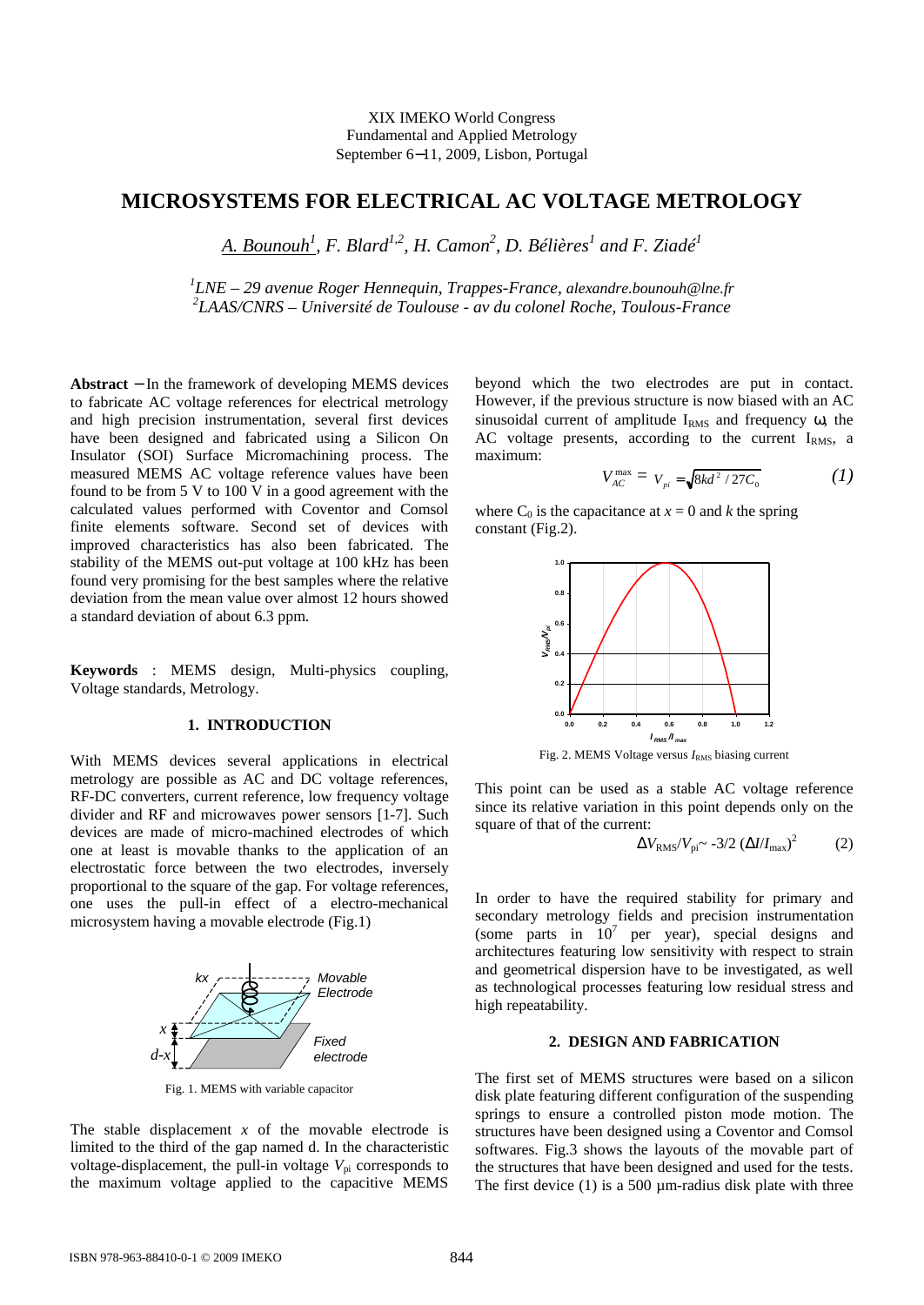curved 1300  $\mu$ m dong springs of 10  $\mu$ m width. Device (2) is very similar to (1) design and has the same dimensions, only

## 3. MEASUREMENT RESULTS

the curved part of the springs in (2) are attached togethethe multi-physics characterization platform has been pet u forming a ring of 10 µm width, which slightly increases thein order to verify the model parameters and to perform the stiffness of the structure and then The aim of this design appropriate characterization to determine the stability is to improve the vertical guidance of the movable plate. Theoefficient of the MEMS based AC voltage. FirstVC same disk plate as previously ( $r = 500 \mu m$ ) is used focurves have been carried out on the MEMS of structure (1) forming the lastlesign (3) having four straight springs (360by using a RLQmeter. An extenal DC bias voltage was µm  $\degree$  10 µm). The targeted puilh voltage values for the test applied to the MEMS and the capacitance was measured structures (1), (2) and (3) are 5 V, 28 V and 90 Vwith an AC voltage of 0.1 V at a frequency of 100 kHz. respectively.



Fig. 3. MEMS test structures.

The MEMS have been fabricated with TRONIC's proces available as a process foundry through the Multi Project Wafer (MPW). It consists of a Silicon On Insulator (SOI) surface micromachining process. The SOI top layer is a 60 µm thick monocrystalline silicon layer used for the mechanically active layer, extiting excellent mechanical characteristics (it can tolerate up to<sup>10</sup> loycles without any

crack or fatigue [8]). The silicon dioxide layer acting as insulator and spacer defines the gap of 2  $\mu$ m height and the  $\frac{1}{2}$ . GV characteristic of the MEMS of structure (1) at 100 kHz signal insulator and spacer defines the gap of 2  $\mu$ m height and the  $\frac{1}{2}$ silicon substrate features  $450 \mu m$  thick actions the fixed frequency

electrode. Silicon wafers resistivity is in the range of 0.02 W.cm obtained by a high boron type doping of  $2.10^{\circ}$  cm<sup>3</sup>. . To ensure the stability of the MEMS, a vacuum hermetic oltage reference, we have developed the medid silicon wafer level packaging protects the diehe final structure is composed by the assembly of the SOI wafer AC current, it is used in the feedback loop of the A1 where the MEMS is realized a silicon wafer acting as a <sup>amplifier</sup> consisting in a voltage-current converter. The cap for protecting the MEMSThe nonsealed areas are amplifier A1 should have a gat product gailbandwidth to defined by partial etch of a silicon dioxide initially realized work up to some hundreds kHz. However, this kind of and the metallization define the sealing areas for assembly. One has not small voltage offset and polarisation After assembly, via holes are realized to allelectrical contact to pads.  $\overline{\ }$  To drive the MEMS to the pulh voltage for defining the c electronics of Fig.6. As the MEMS have to be biased with current, this is why we use a low frequency precision amplifier A2 to fix the DC ouput voltage at zero. Figure 6

The previous layouts have been used for elaborating the bows the frequency response of both amplifiers A1 and A2, MEMS structures. Fig.4 shows photos of the three this make this electronics usable in the range 10 KHz fabricated MEMS. Let us note that on the same die there and Hz.

3 MEMS hermetically packaged and 3 other MEMS in a no hermetic packaging. This configuration makes it possible to assess the packaging effect on the stability of the AC voltage references.



Fig. 4. MPW MEMS structures fabrication

-50 -40 -30 -20 -10 10 100 1kHz 10 100 1 MHz 10  $C_1=15pF$  $R_p = 22MW$ MEM=15pF  $R<sub>2</sub>=10kW$  $C_2$ =150n $F$  $R<sub>5</sub>=10MW$  $C_3$ =150nF  $\prod$ R<sub>3</sub>=10kW  $A_1$  $A_2$ 

Fig. 6. Voltageto-current readout electronics

Measurements of the MEMS optit RMS voltage in function of the current  $R_{MSS}$  flowing in the MEMS (UI curve) have been carried out at frequencies ranging from 10 kHz to 200 kHz. Fig.7 displays the characteristics MEMS out-put voltage of structure  $(1)$  versus the currients at 100

As shown in Fig.5, the MEMS exhibits a pull effect at  $V_{\text{pi}}$ = 1.9 V. However, another mechanical state corresponding to  $V_{pi}=4.5$  V can also be observed. This last point is to be compared to the calculated value of 5.26 V.

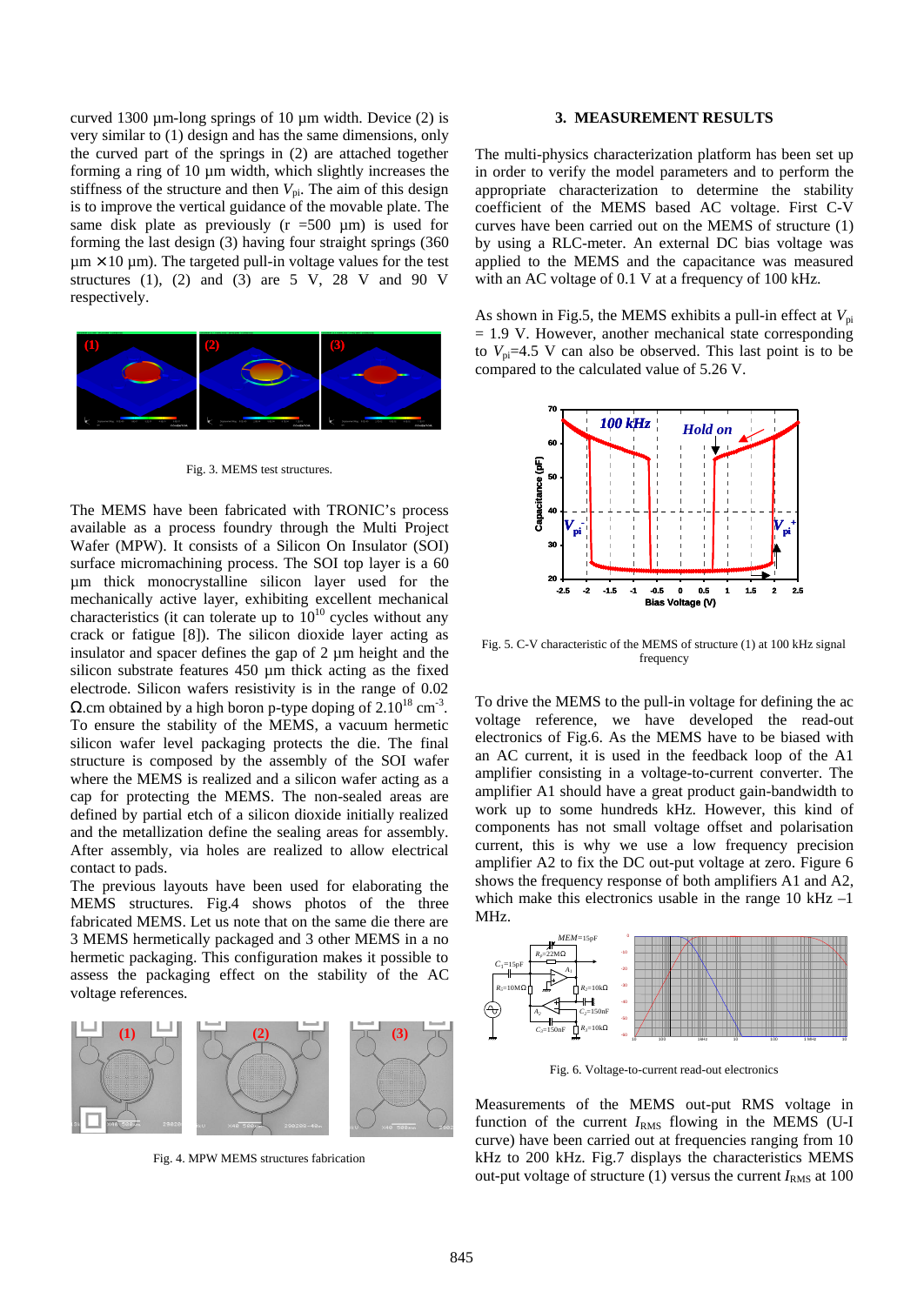kHz. All curves show the same maximum of the-put voltage corresponding exactly to the pull voltage Vpi = 1.9 V observed in the  $\Phi$  curves.



Fig. 7. UI curve of MEMS (1) at 100 kHz

#### 4. DESIGN AND FABRICATION OF ENHANCED DEVICES

New MEMS structures have been designed with the aim to get samples showing lower pullin voltages for the best performance of the readut electronics. Indeed, as the MEMS capacitor is used in the feedback loopthof A1 amplifier consisting in a voltage-current converter, this amplifier should have a great product relationdwidth to work up to some hundreds kHz. In this case, the most powerful amplifiers have voltage supply about  $5 \text{ V}$  at most. Two structures were targeted to have pulloltages

of 5 V and 10 V. The layout of the design is depicted in The calculated parameters of the two structures are Fig.8 and it isthe same for both MEMS. It is based on asummarized inable 1 where the capacitan  $C_{\theta}$  at x=0, the silicon disk plate with straight suspending springse  $5 V$ device is a 1105 urmadius disk plate with three 1072 um voltageare given. long springs of 10 µm width. 10 V device has the same spring constank, the resonance frequency and the -pull

diameter of the movable plate with 884 uendth of the springs. Both structures are guarded by a 65 µm width silicon ring to avoid the effect of any leakage currents. The improvement carried out in these new structures concern the effective capacitance of the movable part, which becomes much higher than the parasitic capacitance. Indeed, the value of the movable capacitance is now of 22 pF.



Fig. 8. Layout of the enhanced MEMS

The design of the structures is carried out following 3 steps:

i) definition of deposit type, etching and the things of the layers; ii) drawing of the masksii) Mesh of the different regions. The calculations have been performed with the electromechanical formulation of Coventor software. For each structure, the displacement the movable electrode is calculated by varying the DC voltage applied between the movable electrode and the silicon substrate. Fig.9 shows for the 10 V structure the simulations and the calculated displacement according to the DC voltage, which gives a simulated pullin voltage at  $x=0.66$  um corresponding to  $1/3$ of the gap of 2 µm defined by the thickness of the SOI silicon dioxide.



Fig. 9. Coventor modelling of 10 V structure and pullvoltage calculation.

Table1. Calculated characteristics of the new structures

| Structures $C_0$ (pF) |      | k $(N/m)   f_0(kHz) $ |    | $V_{pi}$ (V) |
|-----------------------|------|-----------------------|----|--------------|
| .5 V                  | 22.8 | 1437                  | 10 | 5.5          |
| 10 $V$                | 22.8 | 437                   | 18 | 10           |

The MEMS have been fabricated with TRONIC's process with the Silicon On Insulator (SOI) surface micromachining process previously used for the test structures. Each fabricated die contains the two types of MEMS (5 V and 10 V) and a vacuum hermetic silicon wafer level packaging has been used to protect the die. However, we have also fabricated structures where the packaging is not hermetic to compare both systems and to evaluate the effect of the environmental conditions.

Fig.10 shows a photo of the two fabricated MEMS, which are on the same die there. For each MEMS, we have contact pads corresponding to the movable electrode, the guard, the silicon cap protecting the die and the silicon substrate. Let us note that for the hermetic die, the ds are larger and contribute more in the effective capacitance of the MEMS.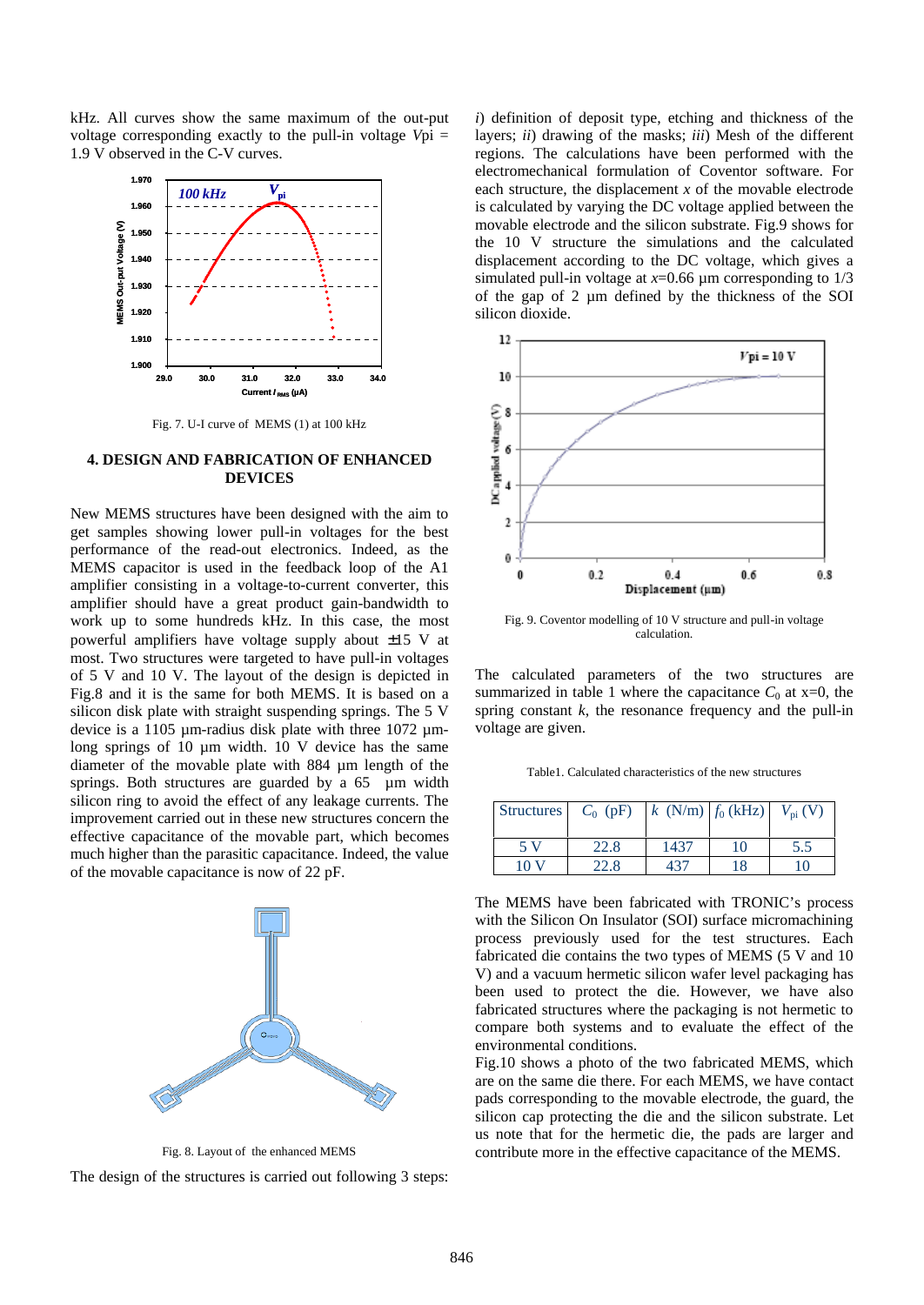

Fig. 10. Photo of the 5V and 10V MEMS structures

Deep Level Transient Spectroscopy (DLTS) measurements

have been carried out on these MEMS to analyze the

dynanic behaviour of the movable plate by measuring the<sub>Fig. 12</sub>. GV curve of the 5V MEMS (HK11) at 100 kHz signal frequency capacitance change in time.

> The UI curves corresponding to the MEMS quit RMS voltage in function of the current  $M_{\text{RMS}}$  flowing in the MEMS have been carried out at a frequency of 100 kHz. Fig.13 displays this characteristic for the 5V MEMS of the HK11 die. The maximum of the outut voltage corresponds at approximately 4.1 V, which is exactly the value of the pull in voltage Vpi observed in the  $\alpha$  curves.



Fig. 13. UI curve of the 5 V MEMS (HK11) at 100 kHz

DLTS measurements is of 2.8 kHz to be compared to the maximum of these curves is under test by using a specific readbut electronics based on the amplitude modulation of the main biasing ac signal. The results will be assessment of the whole MEMS fabrication. The results of this assessment will be used to validate the models, to understand the dispersions and to propose consolidated

membrane oscillations represented by the oscillations of the MEMS capacitance are clearly observed over a time period lower than 5 ms beyond which the movable electrode becomes stable. Moreover, the embrane behaves in the

Fig. 11. 5V MEMS capacitance versus time showing the response of the structure to a voltage step of 3 V.

0 5 10 15 20 Time (ms)

0 V

37.5 38.0 38.5 39.0 39.5 40.0 40.5 41.0 41.5 42.0 42.5

3 V step

AAAA

Capacitance (pF)

Capacitance (pF)

Fig.11 represents the response of the 5V MEMS of the die

same way when establishing and stopping the voltage step. This indicates that the system is not very damped since the MEMS in HP11 die are hermetically sealed in a vacuum. The resonance frequency of the MEMS determined from the stability of the AC reference voltage corresponding to

expected value of 10 kHz for this structure.

Two other hermetic samples named HK6, HK11and one not allow the time of the **terence** as well as the hermetic named NH15 have been used for the first and U-I measurements. Fig.12 presents  $d/d$  Curve for the HK11 sample where the 5 V MEMS has been tested. It exhibits a pullin voltage around 4 V, which is lower than architectures more robust with respect to the dispersion in the calculated value of 5.5 V. The same value is obtained for MEMS fabrication. all the other dies (hermetic and no hermetic). For the 10  $\dot{V}$ MEMS, the pullin effect occurs at  $7$  V, which is once again lower than the expected value of 10 V. The slight difference between the measured and calculated values indicates that

there is a more important buckling of the movable membrane than expected.